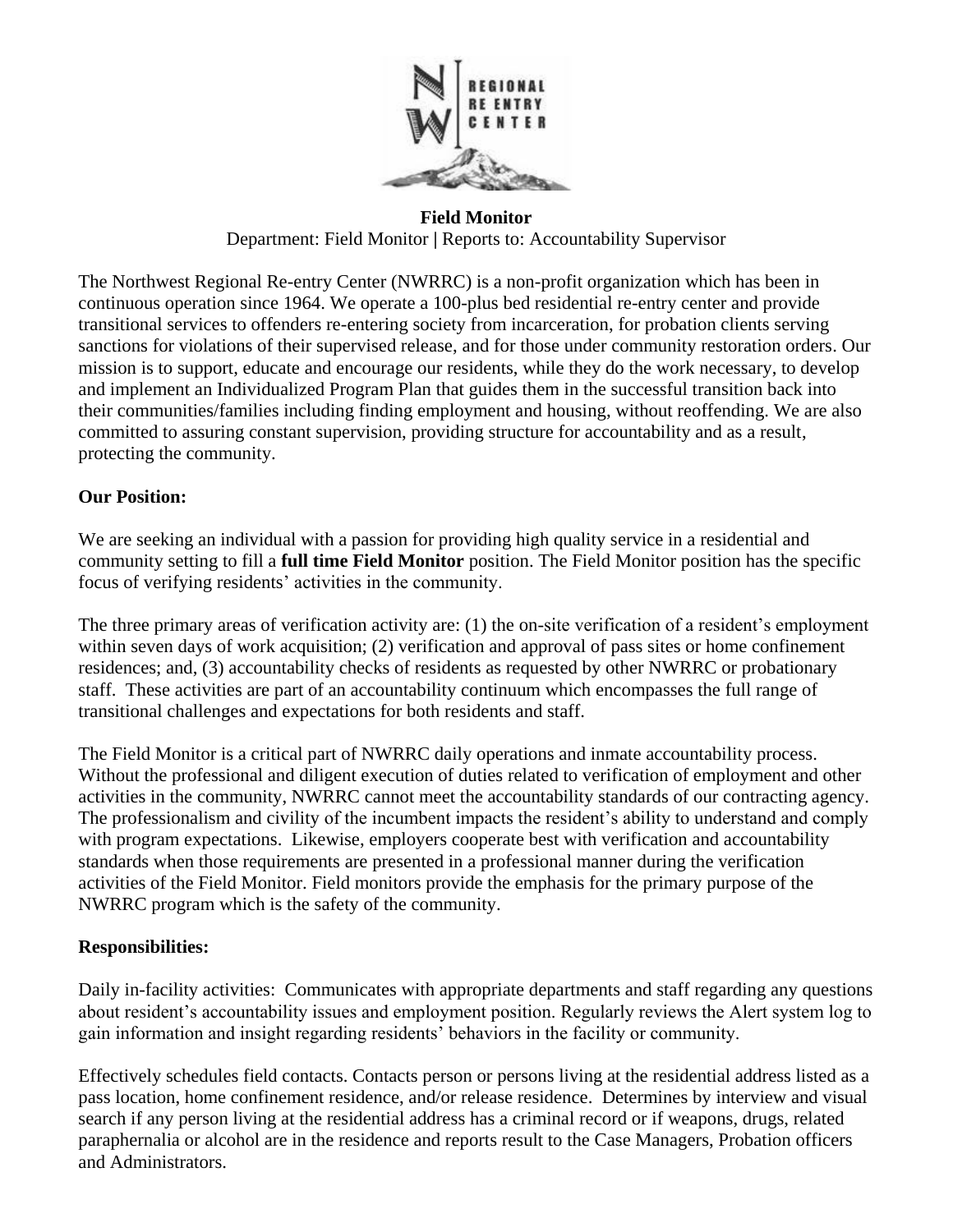Works various hours each week so as to verify employment during the resident's work hours, including evening shifts and weekends when required, as well as to make unannounced contact at home confinement residences and pass locations.

## **Qualifications:**

The Field Monitors report to the Accountability Supervisor. The Field Monitors shall have any combination of experience, emotional maturity, and communication skills allowing them to supervise correctional clients both in the facility and community. The Field Monitor shall have at minimum of one year of college level education and/or training as well as sufficient life and/or professional experience to write reports, communicate orally with staff and residents, and tolerate the emotional demands of supervising and investigating the behaviors of correctional clients. The Field Monitor must be able to communicate with inmates, employers, residents' family members, NWRRC staff and others regarding NWRRC requirements and expectations. The Field Monitor must be an objective investigator, able to conduct surveillance and write accurate and timely reports. As with security personnel, the Field Monitor is encouraged to seek a four-year degree if employment in this position is considered part of a career in corrections or criminal justice. Candidates with prior law enforcement, probation officer or corrections officer experience will be given priority.

## **Environment:**

While the Field Monitor enjoys some relief from intense contact with correctional clients in an institutional environment, contact in the community poses unique safety and communication challenges. The incumbent must be able to accurately estimate the risks posed by specific neighborhoods and residents while those residents are in home confinement status or on pass. Issues of personal safety dictate the level of response to apparent rule violations or illegal behavior. Confrontation regarding problematic behavior is not required, expected or encouraged. The ability and willingness to call local law enforcement into a situation by activating the emergency response system (911) is required.

# **Required:**

- High school diploma/GED
- 18 years of age or older
- Must be available to work any hours, any shift, any day. This includes overtime, weekends, overnight, holidays, and on short notice.
- Must participate and pass our pre-employment screening process, including a Federal background check, state background check, and drug test (includes screening for the use of marijuana).
- Must be fully COVID-19 vaccinated.

# **Perks:**

We offer great benefits and perks to our full-time staff. Here are some highlights on what we offer:

- Pay: Industry-competitive wages and the potential for generous merit-based increases and annual cost of living adjustments (COLAs).
- **Medical, dental and vision:** NWRRC pays 100% of the premium cost for the staff member.
- **Retirement:** NWRRC offers an employer-funded SEP-IRA retirement plan. After 1 year, staff receive a 7% employer contribution into their account on a quarterly basis. You can contribute on your own if you want, but NWRRC will still contribute the 7%.